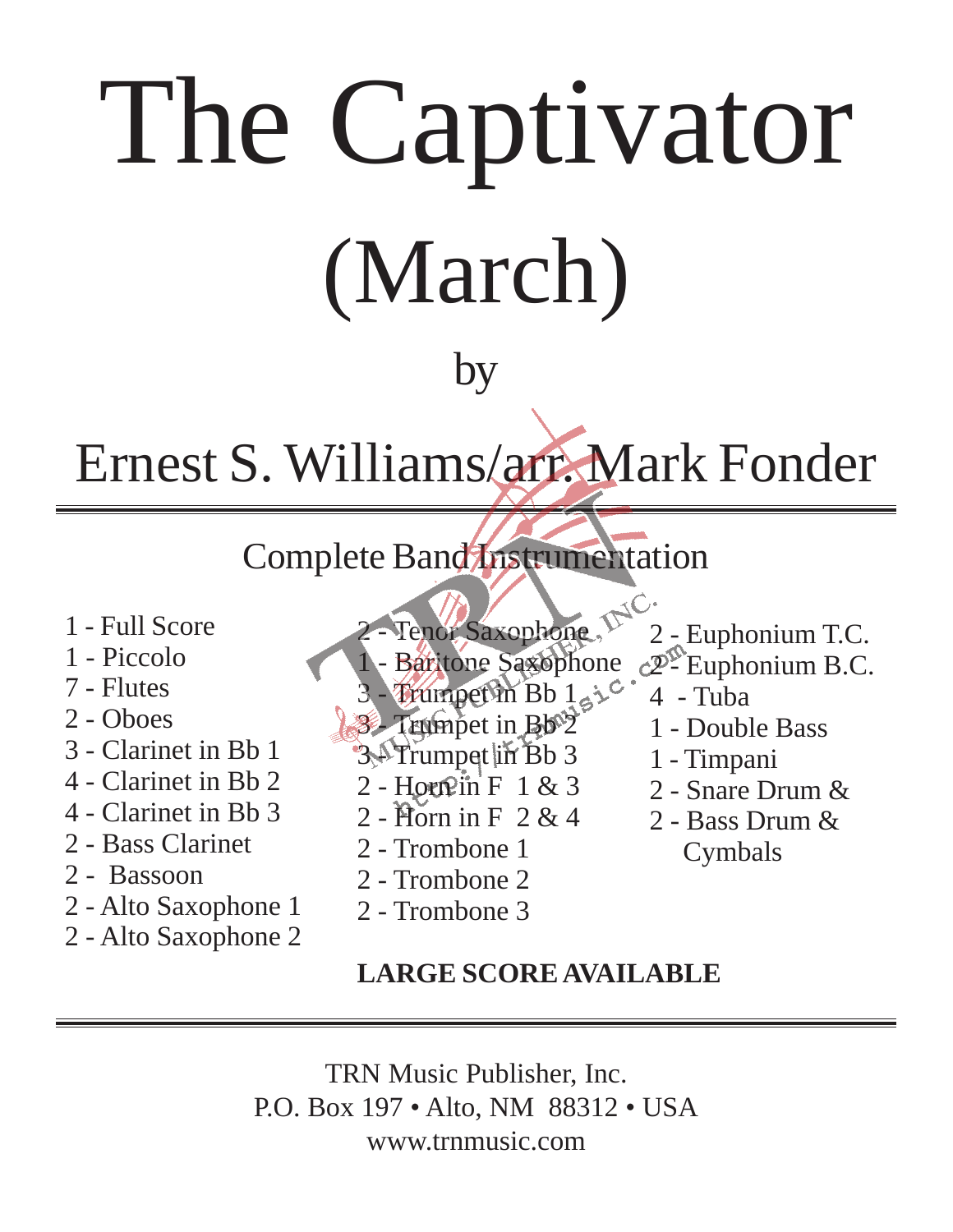#### **The Captivator March (1924) Ernest S. Williams**

#### ABOUT THE COMPOSER

Cornetist and educator, Ernest S. Williams (1881-1947) was born in New Richmond, Indiana. He began playing the cornet at a very early age under the tutelage of his father. With the outbreak of the Spanish-American War, Williams joined the 158th Indiana Volunteer Regiment Band and became its conductor. In 1901 John Philip Sousa selected Williams to tour with the Sousa Band on its European tour. In 1904, Williams founded his own publishing business. Williams continued his successful performing career in 1917 as soloist with the Patrick Conway Band, first trumpet in Victor Herbert's Orchestra, and first trumpet with the Philadelphia Orchestra. From 1918 to 1922, Williams was also a soloist with the Goldman Band during its summer series at Columbia University. In June 1929, following the death of Patrick Conway, Williams was appointed Dean of the Conway Military Band School, affiliated with the Ithaca Conservatory of Music. Williams founded the Ernest Williams Music Camp in 1930 on property he owned in Saugerties, New York, at first as a companion to the Band School at Ithaca. But in 1931, he left that post to found the Ernest Williams School of Music at his home in Brooklyn. In 1932 the camp became an extension of the Williams School. The Williams School in Brooklyn closed in 1943 when World War II took away so much of its student body. The camp operated by Williams' second wife, Gladys, until Williams' death in 1947. Although the training was rigorous, the school motto was, "To be Williams-trained is to be successful." Many alumni, such as Frank Elsass, Raymond Crisara, Robert Hoffman, Joseph Losh, Gilbert Mitchell, George S. Howard, Ned Mahoney and Leonard B. Smith, went on to prominent careers as performers.

#### PERFORMING OPTIONS FOR THIS MARCH

For the first strain, countermelody people like the trombones should play a bit softer the first time and let the countermelody really project on the repeat. In the second strain, second time, it is recommended that all wood winds should drop out and let the brass and percussion play alone on the repeat. On the last strain first time, a *subito* piano will provide a terrific contrast. Be sure you start the *subito* soft on the three pick up notes. The flute and piccolo should be allowed to project noticeably. On the last time of the last strain, the trombone countermelody can come to the fore.

#### ABOUT THE ARRANGER

Mark Fonder, professor of music, is the conductor of the Ithaca College Concert Band and has been teaching conducting and instrumental music education courses at Ithaca College since 1989. From 1994 to 2003, he was the Chairman of the Music Education Department. He is active as a guest conductor, adjudicator, school music consultant, and clinician and has served in these capacities throughout the United States. Internationally, he has guest conducted, given research presentations or adjudicated bands in Australia, Austria, Japan, Canada, China, Singapore, Sweden and the United Kingdom. Dr. Fonder has played principal trombone with the Green Bay (Wisconsin) Symphony, the Green Bay Packer Band, and the San Antonio Brass, and for such entertainers as Robert Goulet, Rich Little, and Rita Moreno. In 1987, Dr. Fonder was awarded the National Band Association-Wisconsin Chapter Citation of Excellence, in 1998, the Ithaca College President's Recognition Award and has been the recipient of a University of Wisconsin teaching fellowship. He has been elected to Phi Delta Kappa, an honorary education fraternity, Phi Kappa Phi, an honorary scholars fraternity, Pi Kappa Lambda, an honorary music fraternity and the prestigious American Bandmasters Association.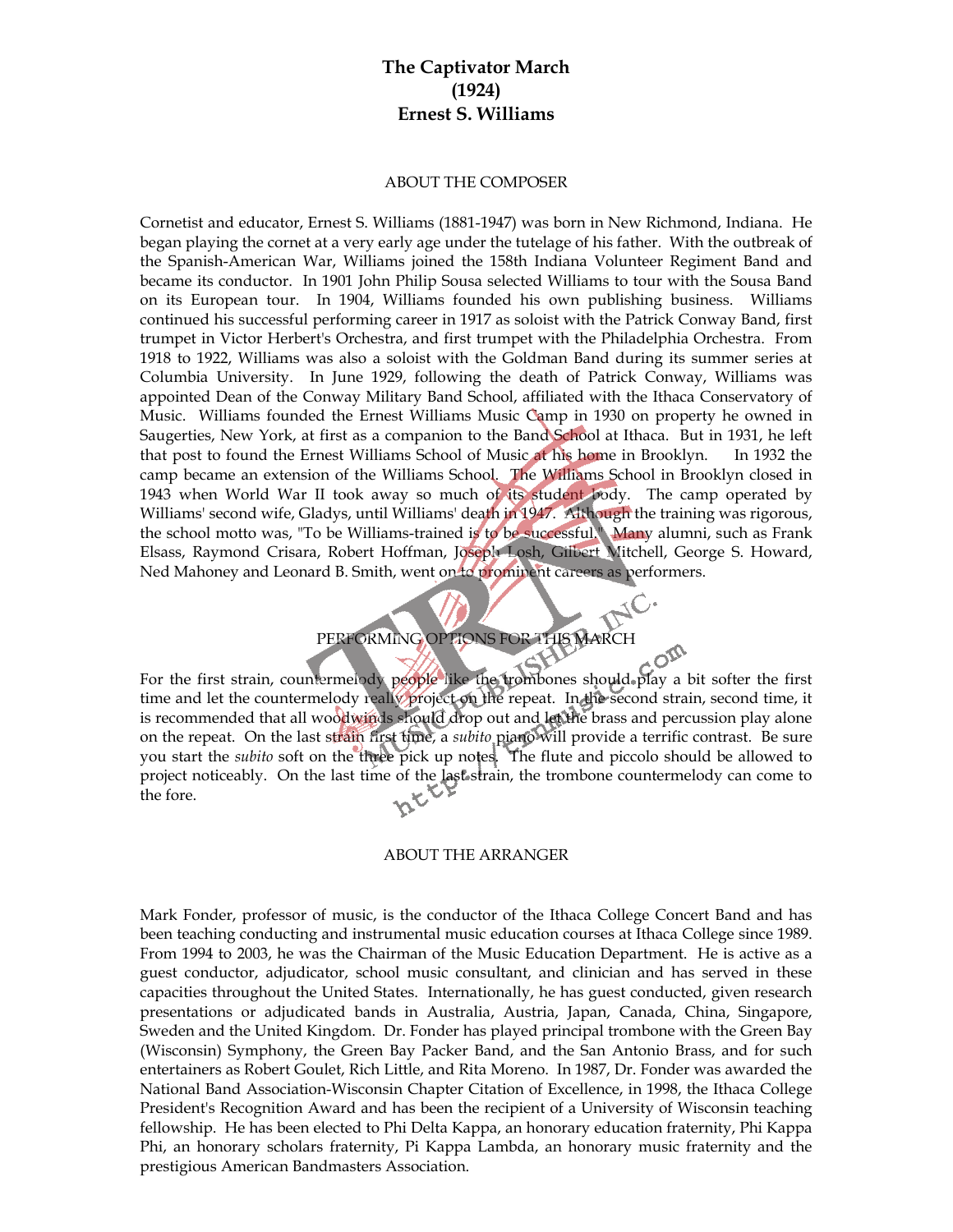## Score (March)

#### **Ernest S. Williams**

*arranger: Mark Fonder*

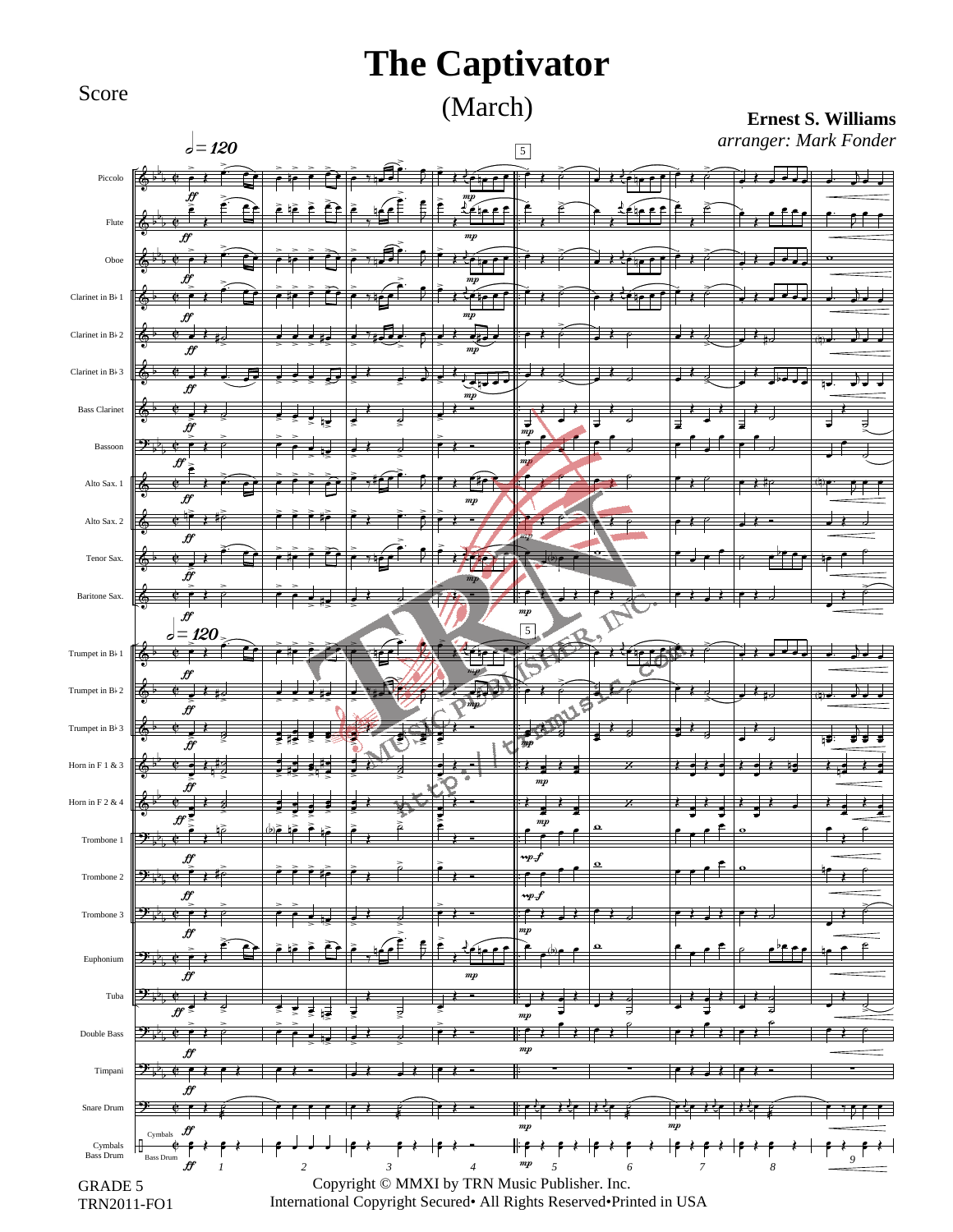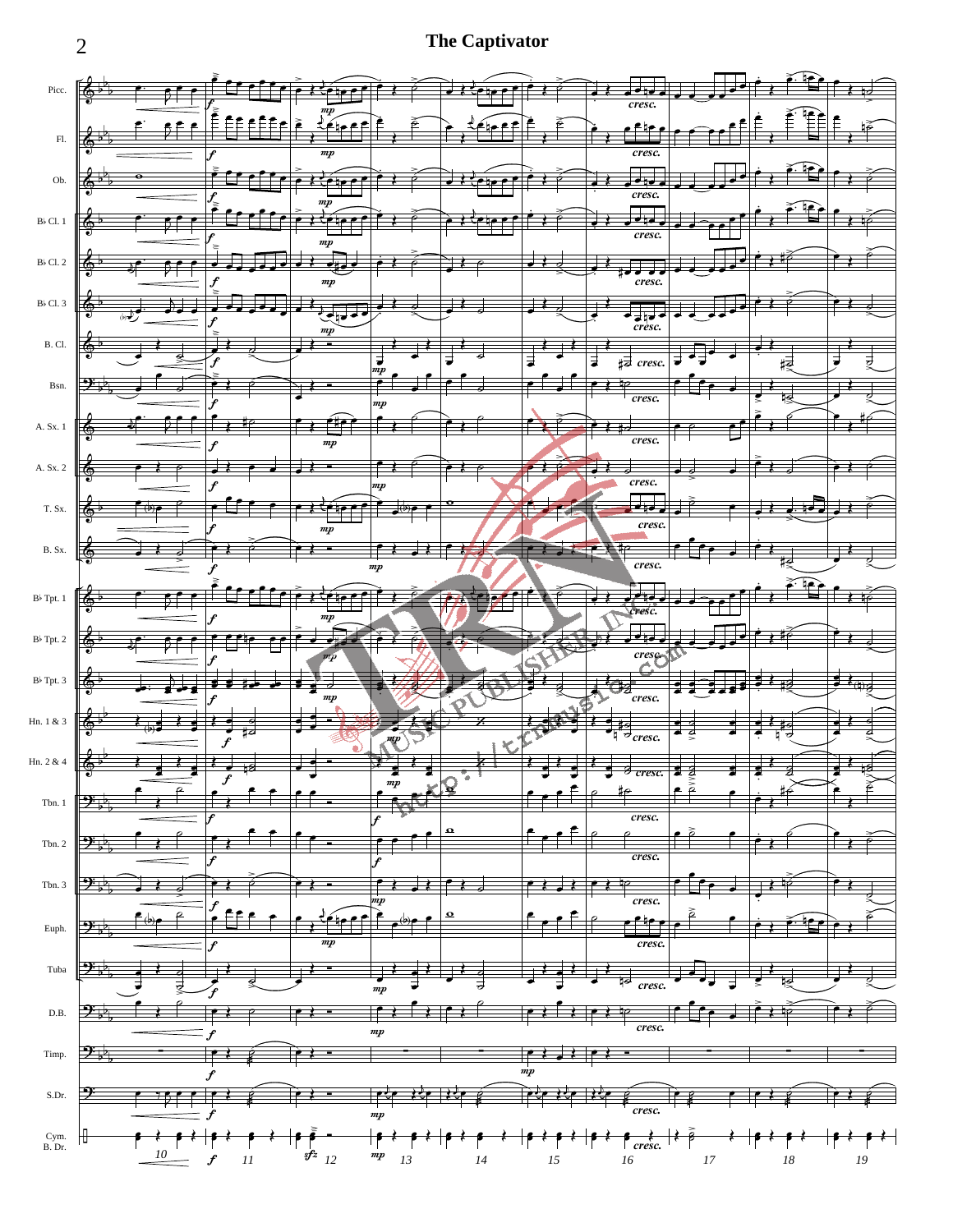

3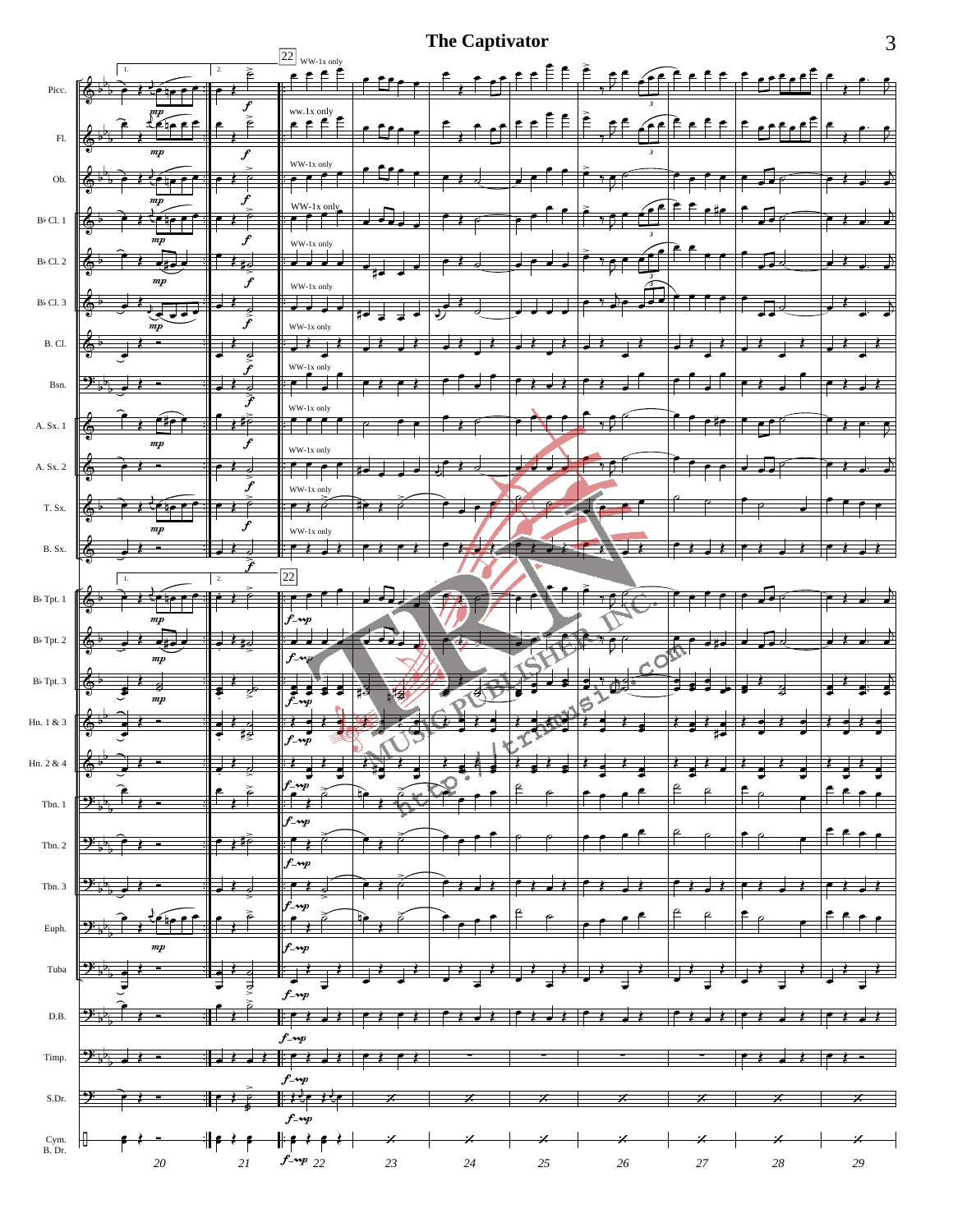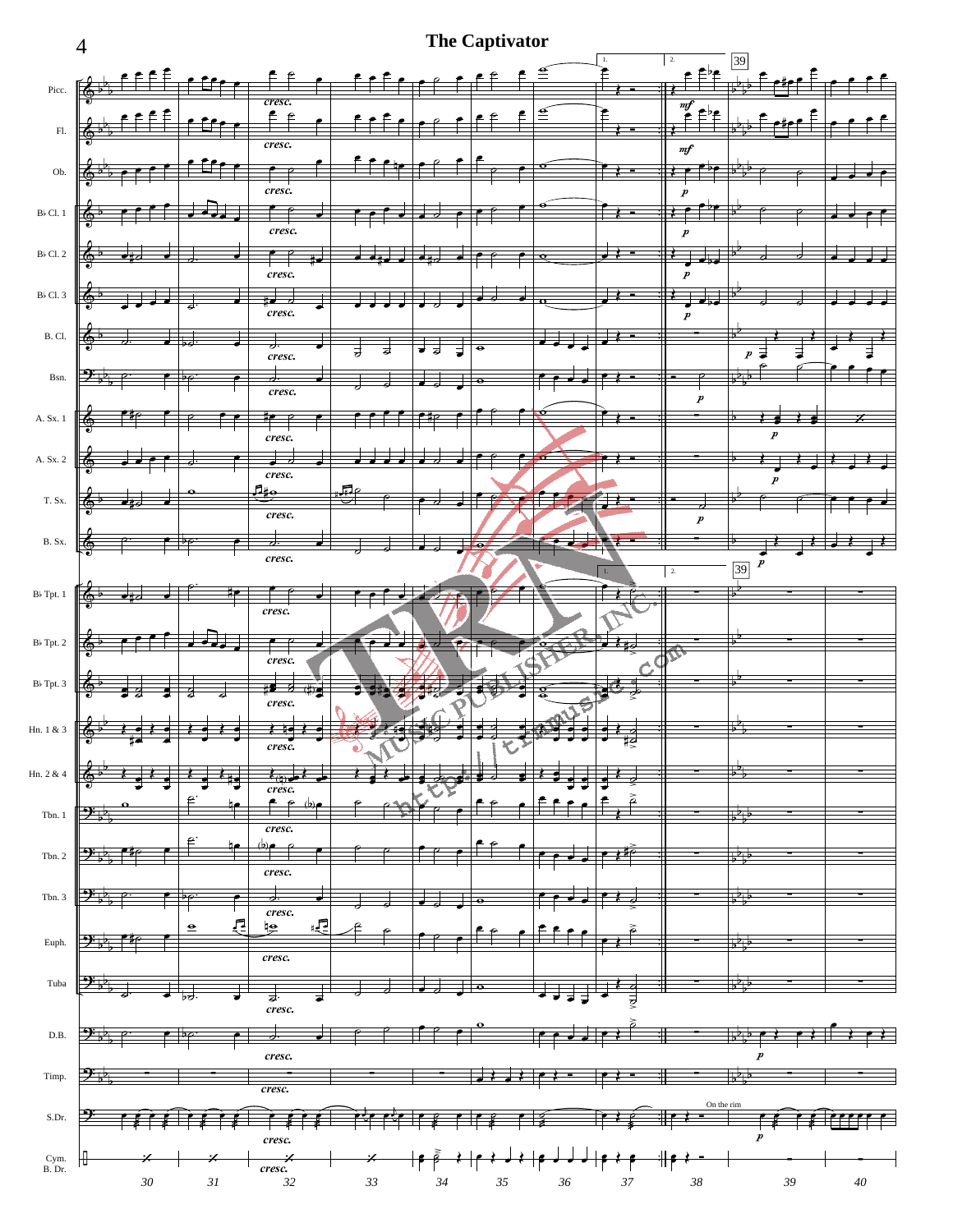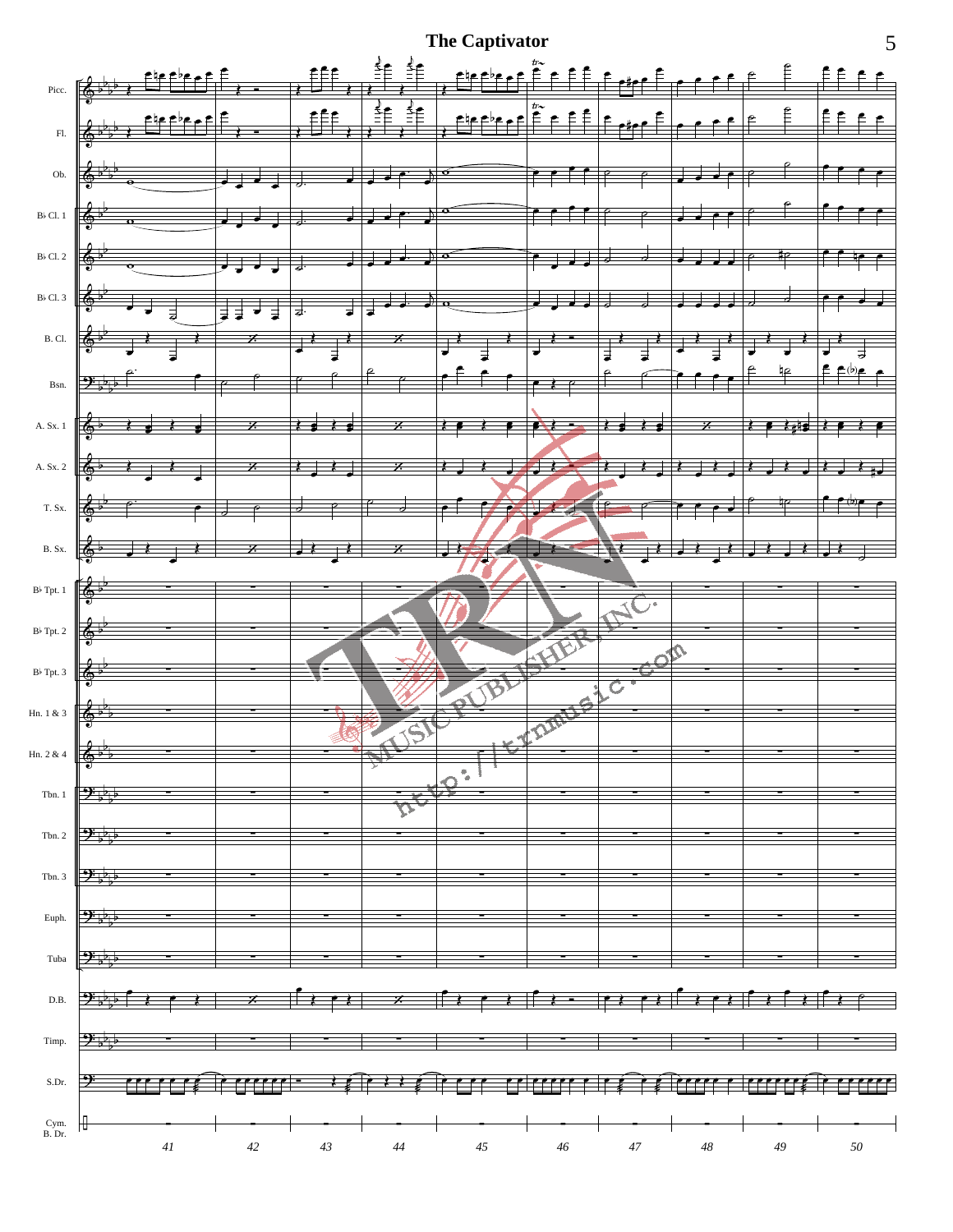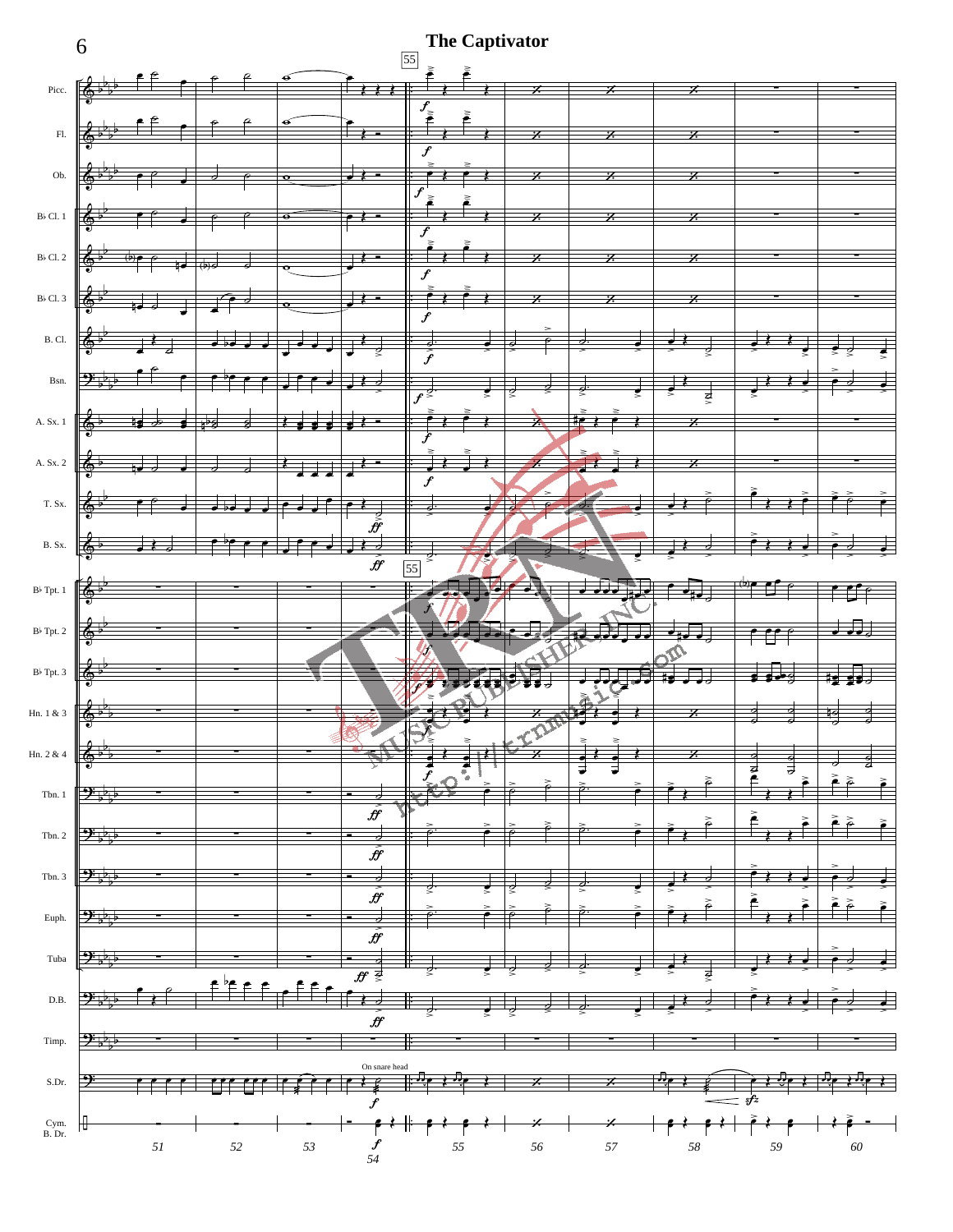

7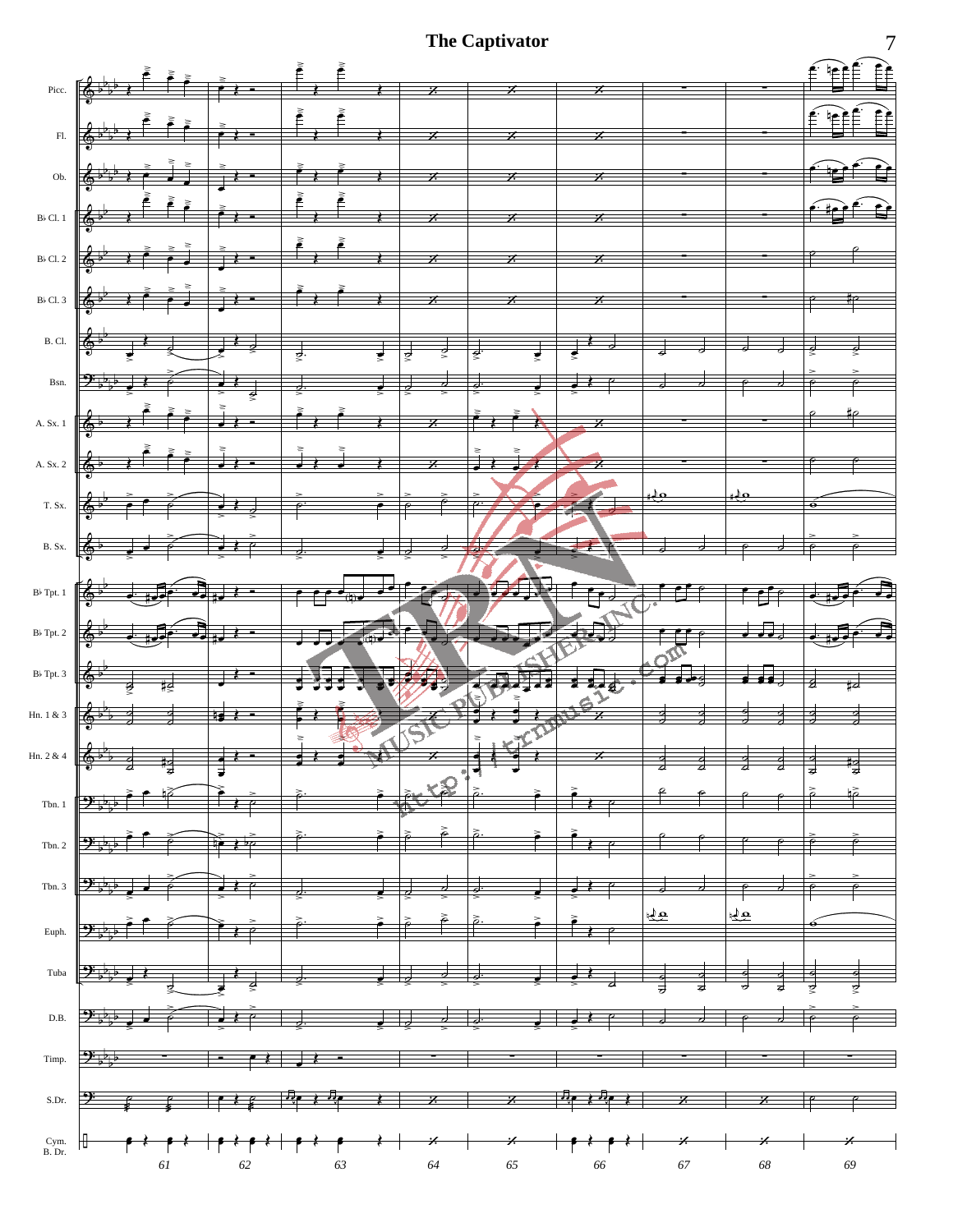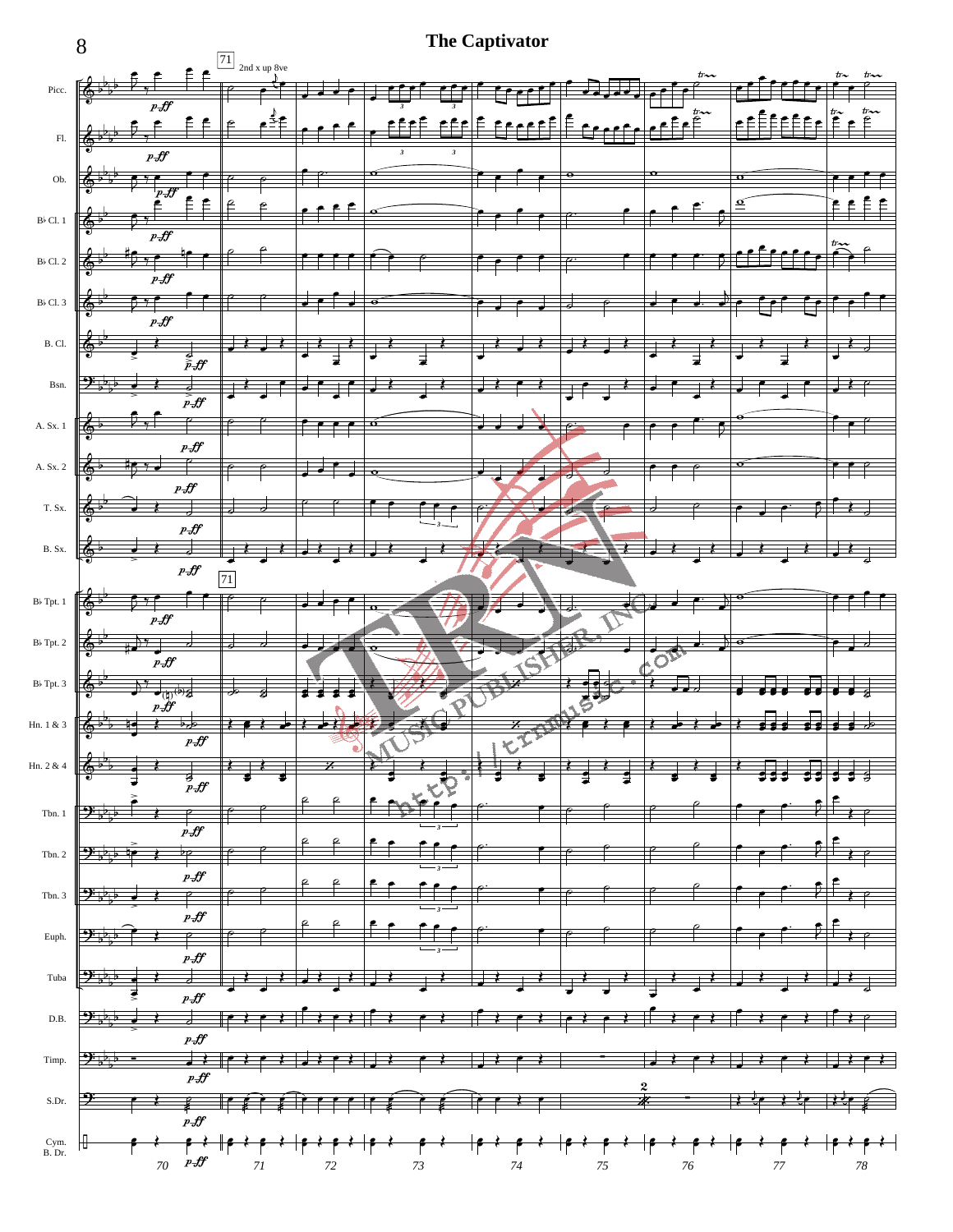**The Captivator**



9